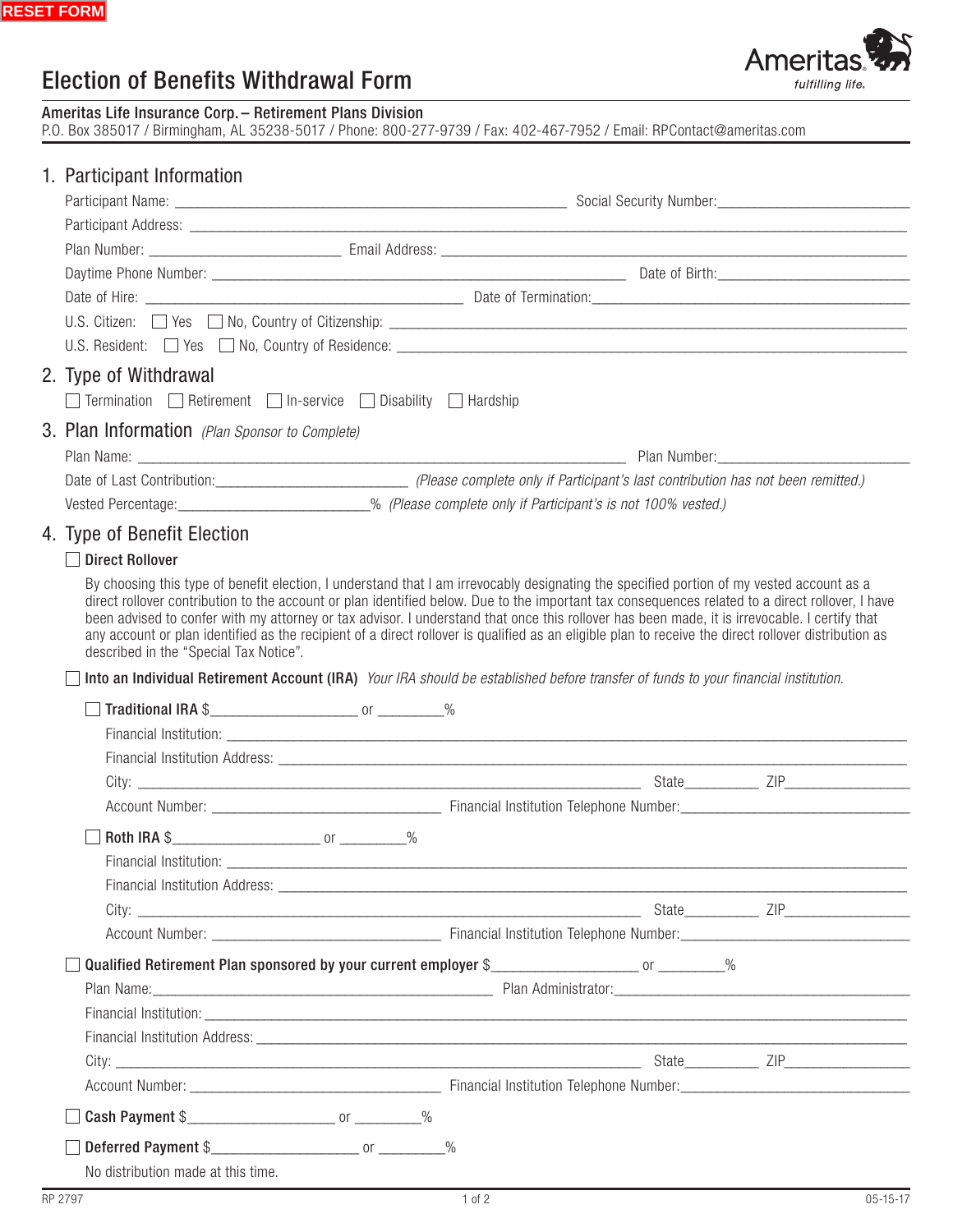## **Installment Payments**

Receive a payment in the amount of  $\$\quad\quad\quad\quad\quad\quad\quad\quad$  Monthly  $\quad\quad$  Quarterly  $\quad\quad$  Semi-annually  $\quad\quad$  Annually

Date of 1st payment **the summer of the month.**) *(Payments will be processed on the 2nd working day of the month.*)

If selecting the installment option, please complete the Authorization Agreement Form.

# 5. Tax Withholding

Federal Tax Withholding *(Election required unless the distribution is to be made payable to the plan.)*

IRS Regulations require withholding of 20% on Eligible Rollover Distributions that are not paid as a direct rollover to an IRA or Qualified Plan. Non-periodic payments that are not Eligible Rollover Distributions are subject to 10% withholding unless the payee elects either another amount or no withholding.

Choose one:

Withhold the required percentage per IRS regulations

 $\Box$  Additional withholding: \$  $\Box$ 

Do NOT withhold *(Mandatory taxes will apply, refer to the Special Tax Notice for further information.)*

State Tax Withholding *(Complete if applicable; this section does not pertain to distributions made payable to the Plan.)*

Choose one:

 $\Box$  Withhold only the amount mandated by the state.

Additional withholding: \$\_\_\_\_\_\_\_\_\_\_\_\_\_\_\_\_\_\_\_\_or \_\_\_\_\_\_\_\_\_%

Do NOT withhold *(Mandatory taxes will apply, refer to the Special Tax Notice for further information.)*

# 6. Delivery Instructions

| <b>Cash Proceeds Delivery Options</b> | Cost to You | <b>Information Required</b>                                       |
|---------------------------------------|-------------|-------------------------------------------------------------------|
| Check - U.S. Mail                     | \$0.00      | Valid Address                                                     |
| Check - Federal Express overnight     | \$25.00     | • Street Address – No P.O. Box Allowed<br>• Day Time Phone Number |
| ACH                                   | \$0.00      | • Complete Authorization Agreement - Automatic Deposits Form      |
| Wire                                  | \$15.00     | • Complete Authorization Agreement - Automatic Deposits Form      |

Choose one:

 $\Box$  Mail to Participant  $\Box$  Mail to Financial Institution Receiving the Rollover  $\Box$  ACH/EFT Funds  $\Box$  Wire Funds

Priority Delivery – Federal Express *(No Post Office Boxes)*

 $\Box$  1099-R Tax reporting will be handled by a third party. Ameritas should not prepare the 1099-R form for this distribution.

### 7. Authorizations and Signatures *(All Signatures Required)*

I have thoroughly read the "Special Tax Notice" and understand the tax consequences of my election, and hereby consent to the payment option elected on this form.

I hereby waive the 30-day minimum period described in the "Special Tax Notice." I elect to receive my distribution in accordance with the option I have selected under the Type of Benefit Election section on the Election of Benefits Withdrawal Form.

Signature of Participant Date of Participant Date of Participant Date of Participant Date of Participant Date of Participant Date of Participant Date of Participant Date of Participant Date of Participant Date of Participa

# X

Signature of Plan Administrator Date Date Control of Plan Administrator Date

Please sign and send this form to the Plan Administrator of this plan.

The Plan Administrator will sign the form on the designated line above and forward the completed form to Ameritas

## The plan administrator's signature is required to avoid a delay in processing.

\*\*Please note this form must be completed in its entirety and be in good order (able to be processed based solely on the information herein) in order to be processed timely.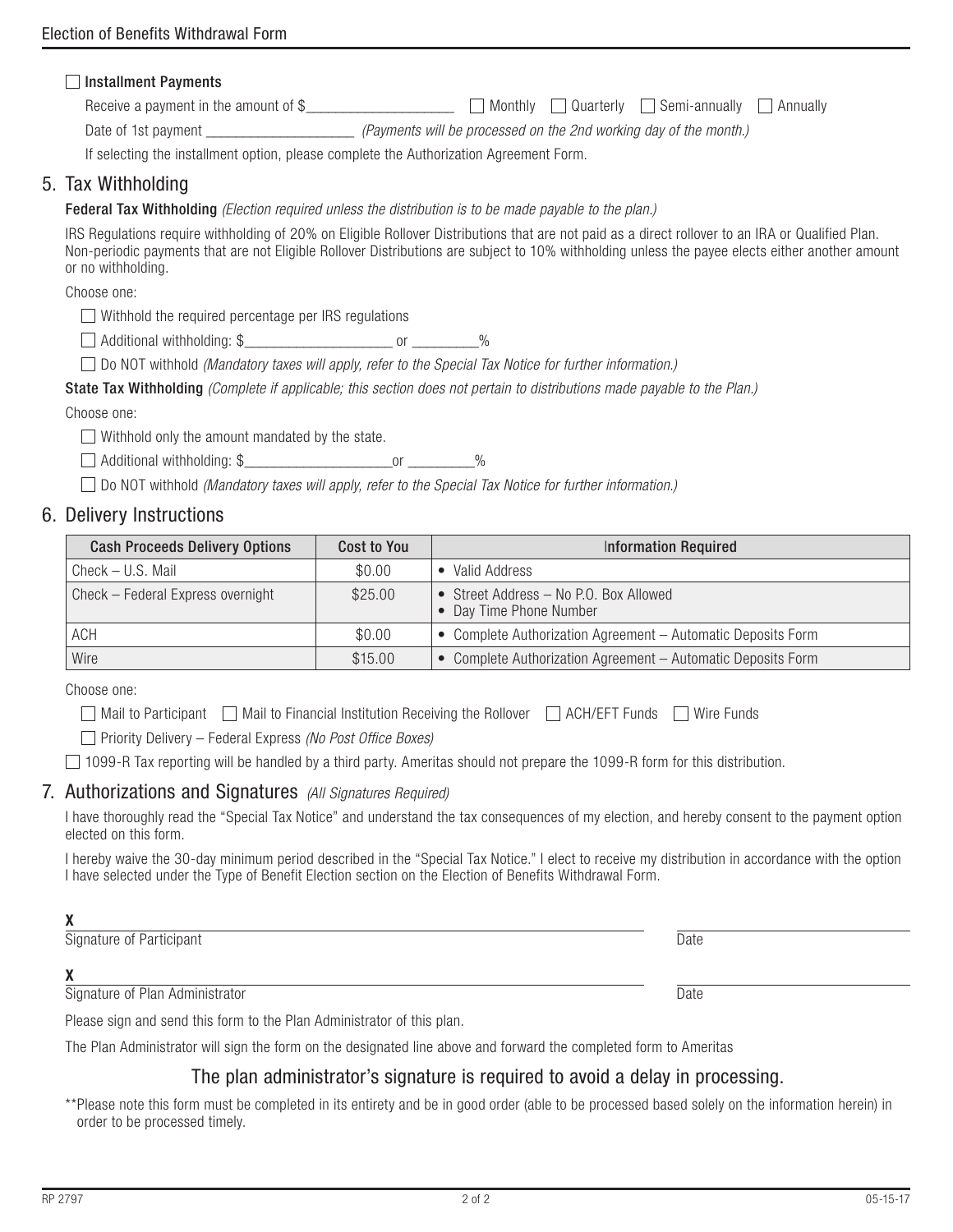# **Joint and Survivor Form**

| Ameritas Life Insurance Corp. - Retirement Plans Division                             |  |
|---------------------------------------------------------------------------------------|--|
| P.O. Box 385017 / Birmingham, AL 35238-5017 / Phone: 800-277-9739 / Fax: 402-467-7952 |  |

# 1. Participant Information

2. Plan Information

Plan Name:

# 3. Authorizations and Signatures - All Signatures Required

## □ Waiver of Qualified Joint & Survivor Annuity

I hereby acknowledge that I have been informed by the Plan Administrator that my benefits under the Plan may automatically be paid to me in the form of a Qualified Joint and Survivor Annuity; that I have the right to waive that form of payment and/or designate a beneficiary other than my spouse provided that my spouse consents to the waiver; that I understand the terms of a Qualified Joint and Survivor Annuity and the financial effect of a waiver; and that I may revoke the waiver in effect.

### Benefit Payment Waiver and Authorization of Signatures

I hereby elect to waive the Joint and Survivor or Life (if single) Annuity form of payment and consent to the benefit payment election as indicated on the Election of Benefits Withdrawal Form.

### X

Signature of Participant

### □ Spouse's Consent to Waiver

I hereby consent to the above election and/or designation of a non-spouse designation. Further, I hereby acknowledge (1) that the effect of my consent may be to forfeit benefits I would be entitled to receive upon my spouse's death; (2) that my spouse's waiver is not valid unless I consent to it; and (3) that my consent is irrevocable unless my spouse revokes the waiver.

## X

Signature of Spouse (required for all distributions)

### **Witness of Spousal Consent**

I hereby acknowledge that all information and signatures have been completed as requested.

Notary Public

Sign on the Participant's Signature line above, and if you are married, have your spouse sign and a notary witness the signature.

# Please forward this completed form to the Plan Administrator at your employer.

**Date** 

Date

**Date** 



Plan Number: